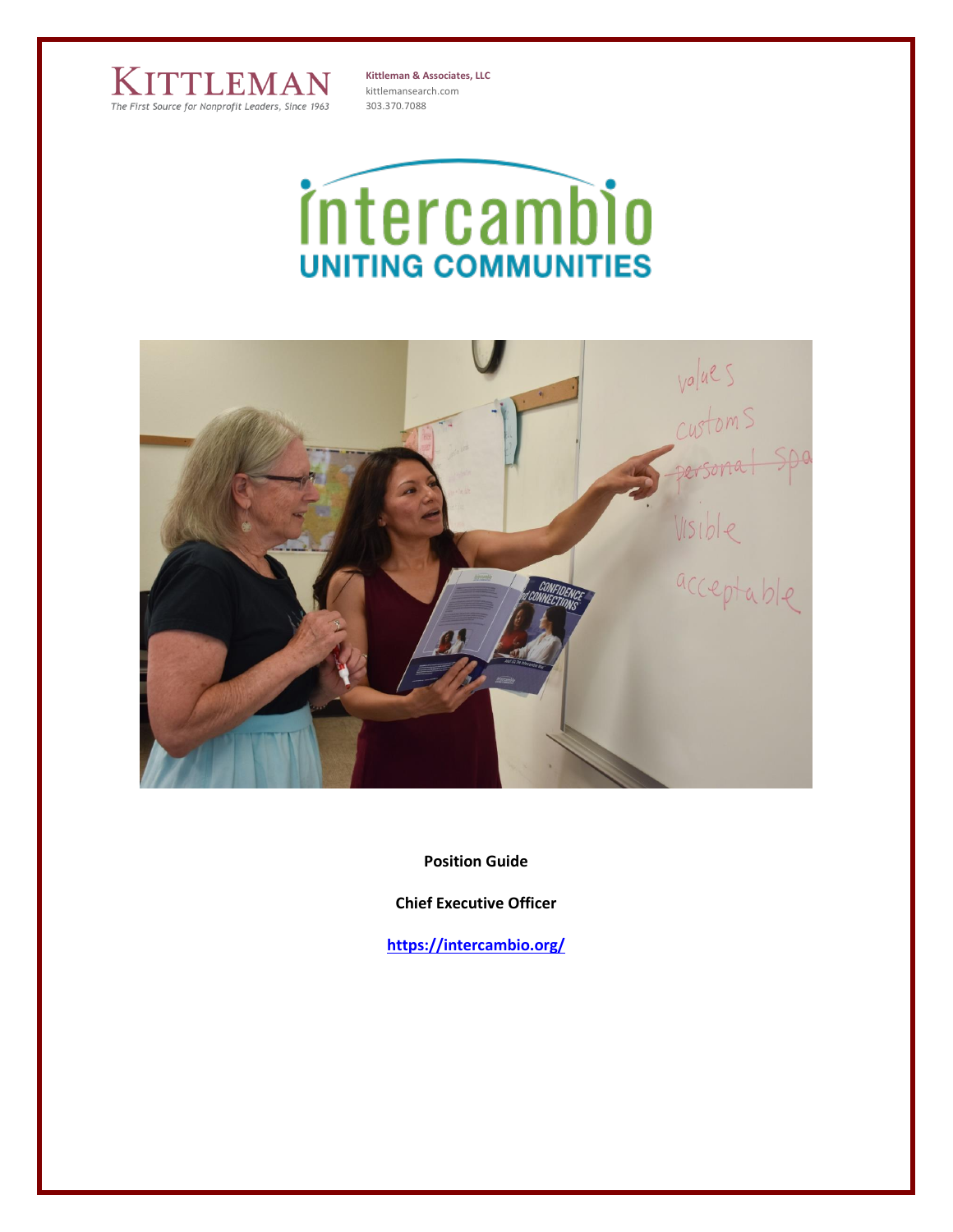# intercambio **UNITING COMMUNITIES**

**POSITION: Chief Executive Officer**

**REPORTS TO: Board of Directors**

**LOCATION: Boulder County, CO**

*Vision: Millions of people cultivating new levels of cross-cultural connection and belonging, one conversation at a time.*

*Mission:**To bring English learners and community volunteers together in language classes and gatherings to build skills, confidence and lifechanging connections.*

## *The Intercambio Way®:*

• *Increasing Access: Supportive programs and national partnerships create new possibilities for English learners and community volunteers to connect through structured, relationship-based English classes and gatherings.*



- *Learning Together: We provide curriculum and training that promote effective English language acquisition, cultural humility, and conversations where all participants learn from each other's experiences and perspectives.*
- *Growing Together: Participants build the skills and confidence to communicate across language barriers and foster genuine connections.*
- *Creating a New Future Together: One cross-cultural connection at a time, Intercambio participants model and cultivate a new level of human interaction.*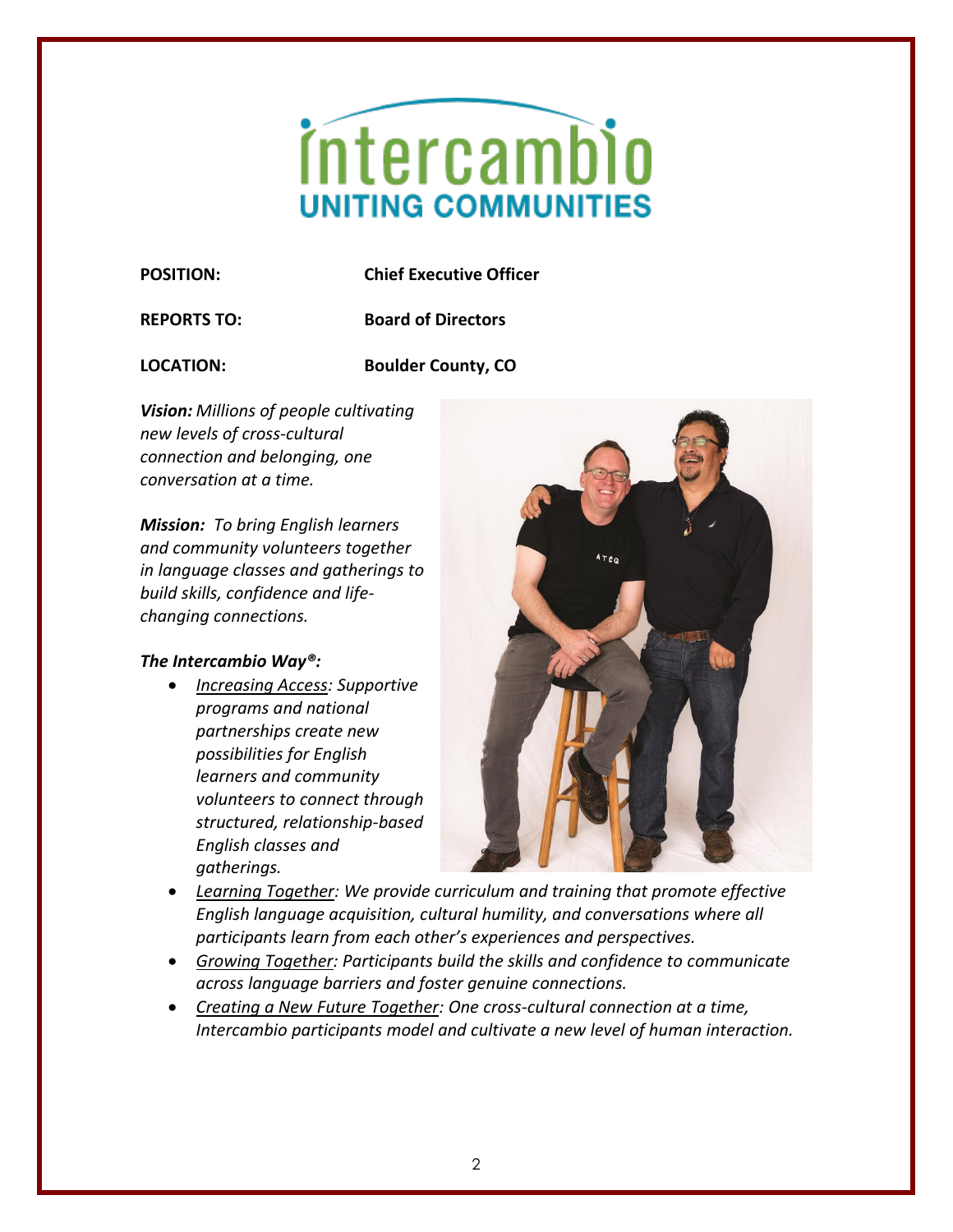## **Why Intercambio?**

More than 36 million adults in the United States lack basic English literacy, yet only five percent have access to English language education. For immigrants, lack of English skills is one of the biggest barriers to economic mobility. It is linked to lower incomes, fewer educational opportunities and less social integration. COVID has only exacerbated these issues.

Over 20 years ago, Intercambio was born from a desire to facilitate meaningful connections between immigrants and established residents in Boulder County to lift up individual lives and strengthen the community as a whole. From this vision evolved Intercambio's unique model of relationship-based English language instruction in which trained volunteers teach English to adult immigrants using a proprietary curriculum that emphasizes interpersonal connection, empathy and understanding. Now a nationwide organization, Intercambio runs in-person and online programs and trainings where all participants learn from each other's experiences and perspectives. Each year, it sells its unique and results-driven ESL curriculum to approximately 600 partner organizations throughout the United States, changing the lives of adult immigrants from around the world along with those of their volunteer teachers.

## Boulder County, Colorado

Intercambio's innovative work in its hometown of Boulder County has grown steadily over the years and now impacts communities all over the country. Partner organizations regularly seek out Intercambio for technical assistance and guidance, thereby solidifying the organization's position as a thought leader in the national adult education space.



Intercambio's impacts include:

- Children of Intercambio students have a 13% higher high school graduation rate than their peers.
- Over 90% of Intercambio's students state they feel welcome in Boulder County, even though just 46% of the general population believe that our county is receptive to immigrants.
- 38% of Intercambio students reported a decreased use of interpreters at the doctor's office last year.

#### The *Intercambio Network*

For years, Intercambio has received requests from other communities to help them adopt its unique model of volunteer-taught, low-cost English education for adult immigrants. The 2019 publication of Intercambio's latest curriculum, *Confidence and Connections,* provided the organization with the right tool to help communities all over the country with outstanding resources for their volunteer-taught English classes. Over 200,000 copies of the curriculum were sold in the last fiscal year, and this is a growing revenue stream for the organization, increasing its financial self-sufficiency.

Intercambio is using what it has learned over the past two decades to advance adult ESL programs across the country. The organization is packaging Intercambio Network offerings,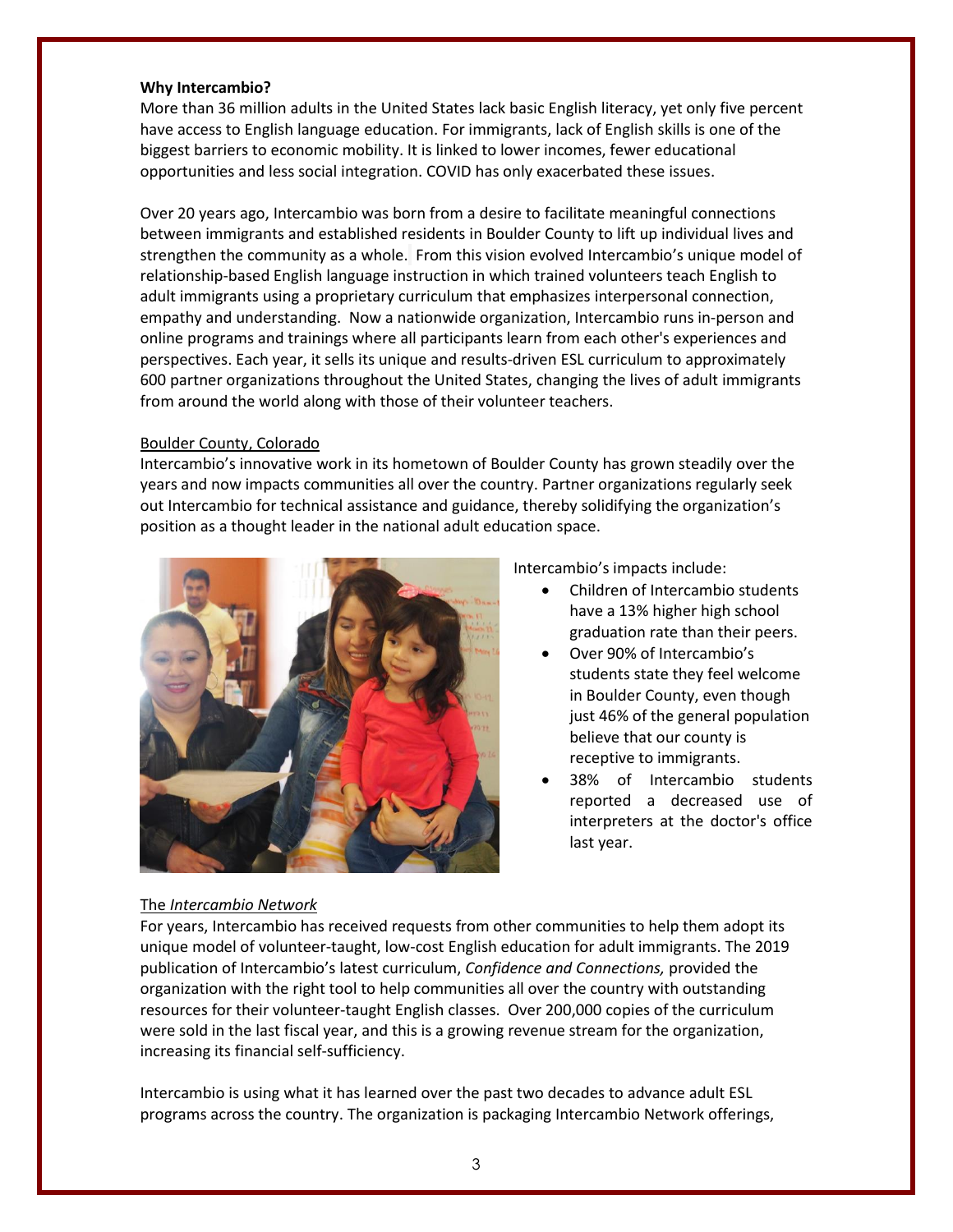providing nonprofits, churches and other community organizations with the training and support to deliver quality, volunteer-based, adult ESL classes. Intercambio staff are leaders in disrupting the traditional power dynamics found in adult English education, modeling cultural humility and growing the crosscultural exchange of ideas in classrooms around the country.



Piloted in 2020-2021, the *Intercambio Network* is a fee-based community of organizations using the Intercambio curriculum and materials. The Network currently has over 68 member organizations and is the only network designed specifically for adult English language programs working with volunteer teachers. For a low fee, network members access training, program coaching and peer support. The *Intercambio Network* aspires to unlock the potential of relationship-based English language programs, increasing accessibility and unleashing the individual and collective power that comes from authentic human connection. Together, we can all learn from one another, celebrate successes and share challenges.

## CC English

One of the few silver linings of the COVID pandemic has been the shift to online access. As a result, in 2020 Intercambio created the online *CC English* program, designed to bring English learners and volunteer teachers together from every corner of our nation. It is an affordable way for adult English learners to take live, one-on-one classes online with a volunteer teacher using the organization's outstanding curriculum. Currently, over 150 participants are learning and teaching through this platform. Students pay a low monthly fee for access, which includes the hardcopy workbook.

Intercambio has a 14-member Board of Directors, a staff of 17, and an approximately \$1.7 million annual operating budget. For more information regarding Intercambio, please visit **<https://intercambio.org/>**.

## **The Opportunity**

Intercambio has reached an inflection point in its 21-year history. Like other companies that started in Boulder and grew to have a national presence – like Justin's Nut Butter, Bobo's Oat Bars, Storage Tek and Horizon Organic – Intercambio's impact has steadily grown, and its trademarked curriculum is now in use in every state in the U.S.

Over the next five years, Intercambio plans to scale its national network to reach 200 Network Members, impacting 13,000 English language learners annually and expanding access and quality of Adult ESL nationwide. The organization is currently optimizing its model through investments in digital curriculum, outreach strategies, sales processes and new member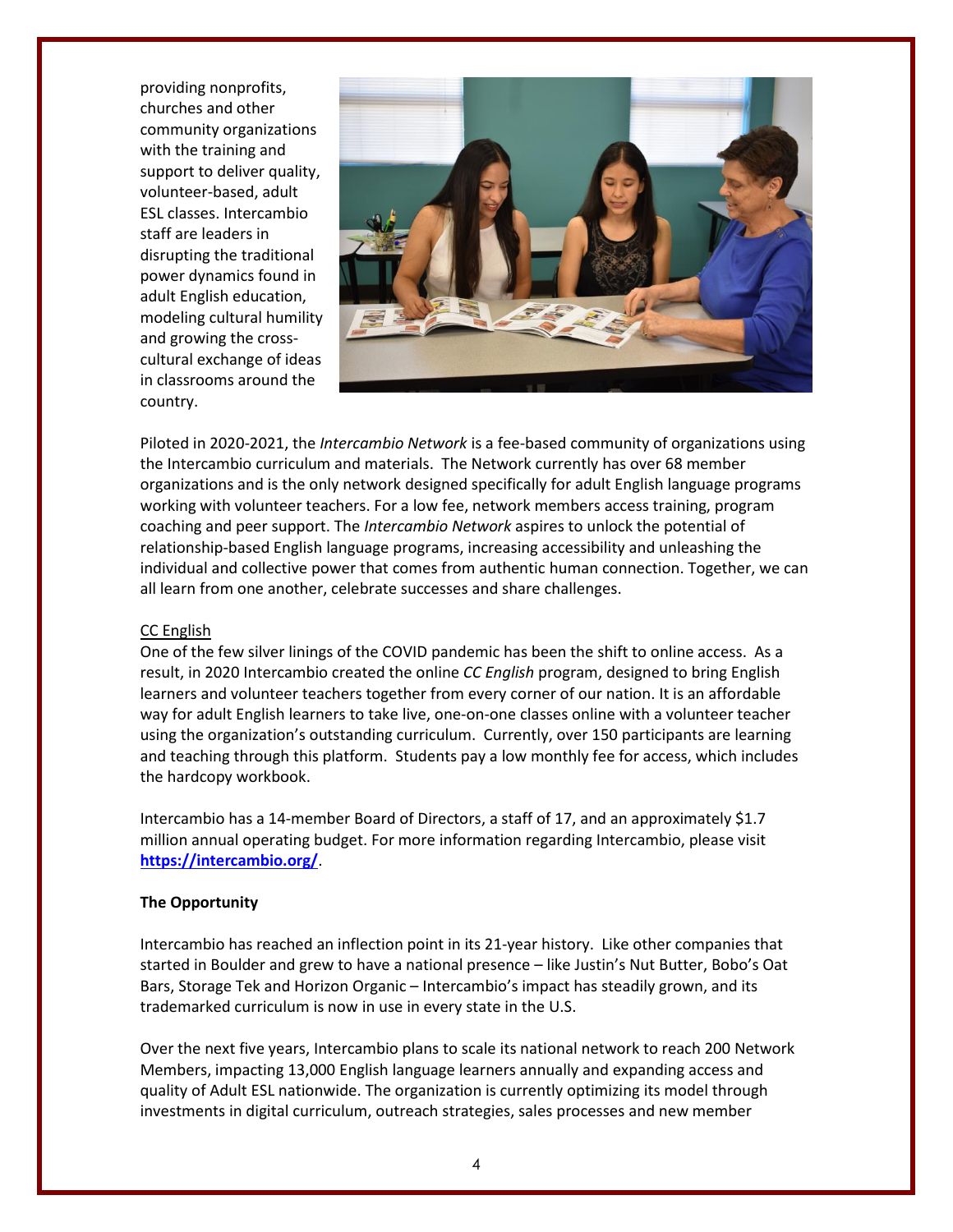resources. During the next two years, Intercambio staff are focusing on improving systems to better support Network members and selling Intercambio products across the country.

CC English is an exciting innovation with limitless potential. Access to learning opportunities today is unprecedented in scope thanks to technology. Intercambio is using the new opportunities technology affords to advance collaboration that will address the lack of access to basic English literacy and begin closing the gap for millions of immigrants to the United States.



Using their own software developer, Intercambio designed and built a platform that matches students and teachers, provides an online resource hub, and tracks attendance and progress. There is no other online ESL program like it! The alpha version, as anticipated, requires refinement and simplification during beta development. These software enhancements will support Intercambio's objective of having 450 participants online in Fiscal Year 2023 and reaching 10,000 participants within the

next 5 years. This growth promises to provide an incredible source of revenue, thereby strengthening Intercambio's financial position and sustainability as a revenue-generating nonprofit. Intercambio plans to be a leader in the social enterprise space with this business model.

## **Candidate Profile**

Intercambio seeks a leader who is passionate about fostering meaningful cross-cultural connection and belonging through English education. This individual provides leadership and vision to the board, staff, donors, partners and other constituents in achieving this organization's vision, mission and impact. This effective leader and experienced manager fosters vibrant teamwork, pursues quality, supports equity and engenders mutual respect while accelerating progress on Intercambio's service locally and nationally.

## **The future Intercambio CEO excels at the following:**

- **Leadership.** Fosters innovation and strategic thinking regarding Intercambio's impact while quantifying performance and measures of success for all facets of the organization's operations. This individual is approachable and authentically engages and values the perspectives of others. This leader understands the importance of culture and strives to foster teamwork in a positive and productive workplace.
- **Relationships.** Connects, engages and inspires! Works transparently, comfortably and effectively with many different types of stakeholders and staff members in many different settings. Builds and maintains strong relationships that translate into effective collaboration, organizational impact and fundraising results.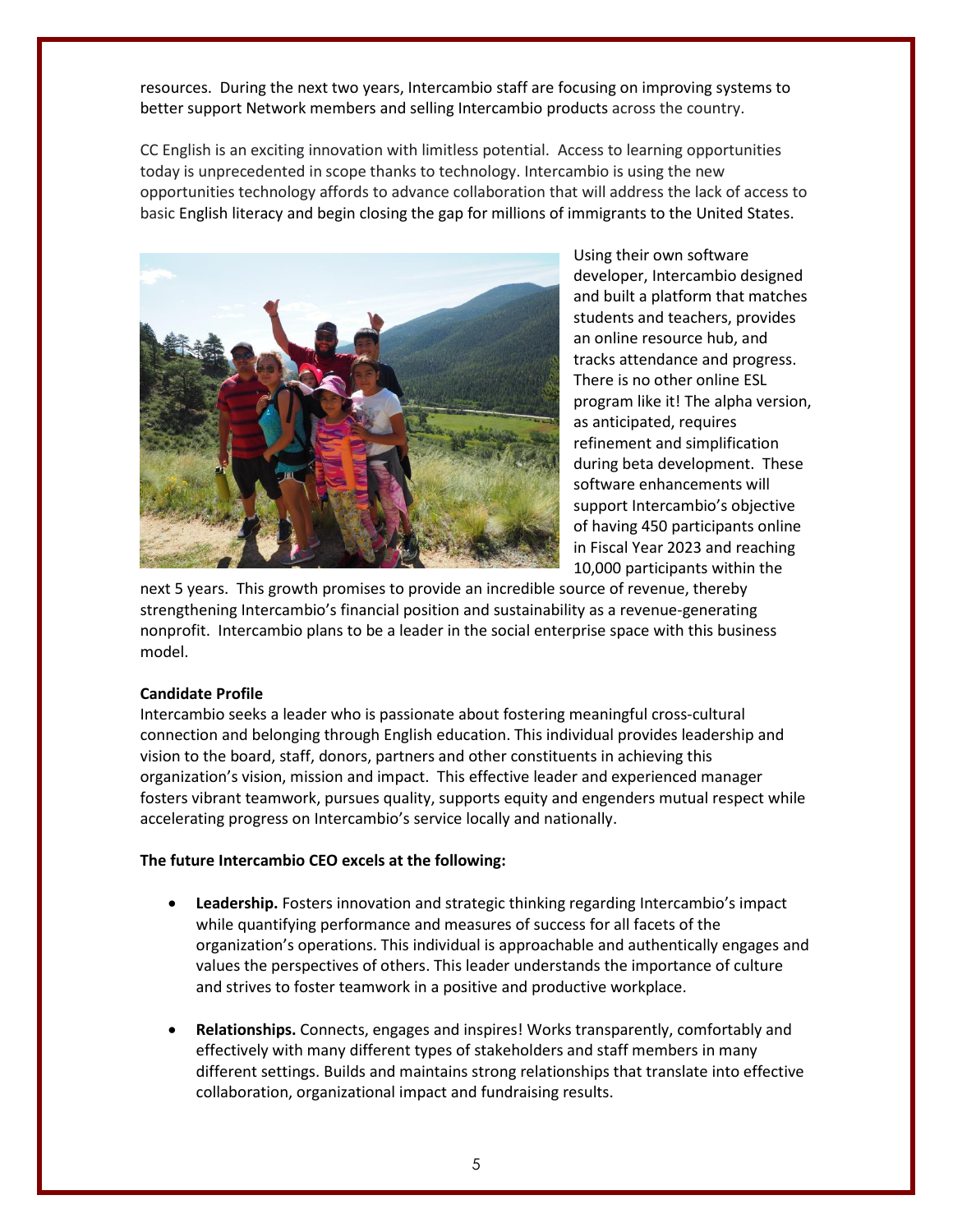- **Innovation.** A strategist who is attentive to the rapidly changing external environment and the opportunities presented by technology to advance the impact of Intercambio. Identifies new approaches to enhance the effectiveness of Intercambio's programs and services.
- **Fundraising**. Is excited about increasing Intercambio's fundraising results and bringing in national-level grants. Understands the dynamics of effective fundraising systems and works collaboratively with board and staff members to achieve financial goals. Has experience building durable and effective relationships with funders and donors and has had success in personally raising funds.
- **Management.** Coaches and supports a diverse staff comprised of many different lived experiences, identities and philosophies, while creating an equitable and inclusive work environment. Builds and perpetuates a collaborative and participatory culture. Works to strengthen interpersonal communications and accountability across the staff through ongoing staff development. Enhances infrastructures and systems to support the work of staff and the organization's operating results. Responsible for the annual operating results, financial performance and impact of this dynamic organization.
- **Business Acumen.** Leads creation of strategic, operational and financial plans, ensuring management, coordination, and alignment of all activities, initiatives and programs within Intercambio's vision, mission and strategies. Fosters innovation and establishes metrics for performance and measures of success for all facets of the organization's operations. Runs a fiscally sustainable organization and brings mission criteria to opportunity assessment. Assesses organizational capacity to implement strategies, identifies gaps in systems and staffing, and develops plans for correction, contingency and succession; anticipates factors accelerating or impacting success. Has the skills and/or experience to take the organization from a \$2 million budget to a \$5 million budget.
- **Communications.** A champion, who promotes Intercambio to the media, funders and partners. Understands how to tell stories that inspire, while making topics compelling and accessible. Enjoys being the organization's ambassador and chief spokesperson and providing thought leadership in a variety of forums. Supports deployment of technology and uses digital media to support effective communications with diverse constituencies in a dynamic environment.
- **Governance.** Has experience working with and/or serving on governing boards and understands how to advance the board's work as the organization's strategic governing body. Develops issues for board review, discussion, input and action. Helps the board maintain an effective nominating process and ensures a thorough orientation for new board members. Also supports offboarding and ongoing organizational relationships with term-limited or departing board members. Advocates for and supports the board's self-study, evaluation and performance.
- **Integrity.** Maintains stewardship and accountability for the organization's overall operational, ethical and fiduciary integrity within the guidelines and policies set by the board and applicable laws and/or regulations.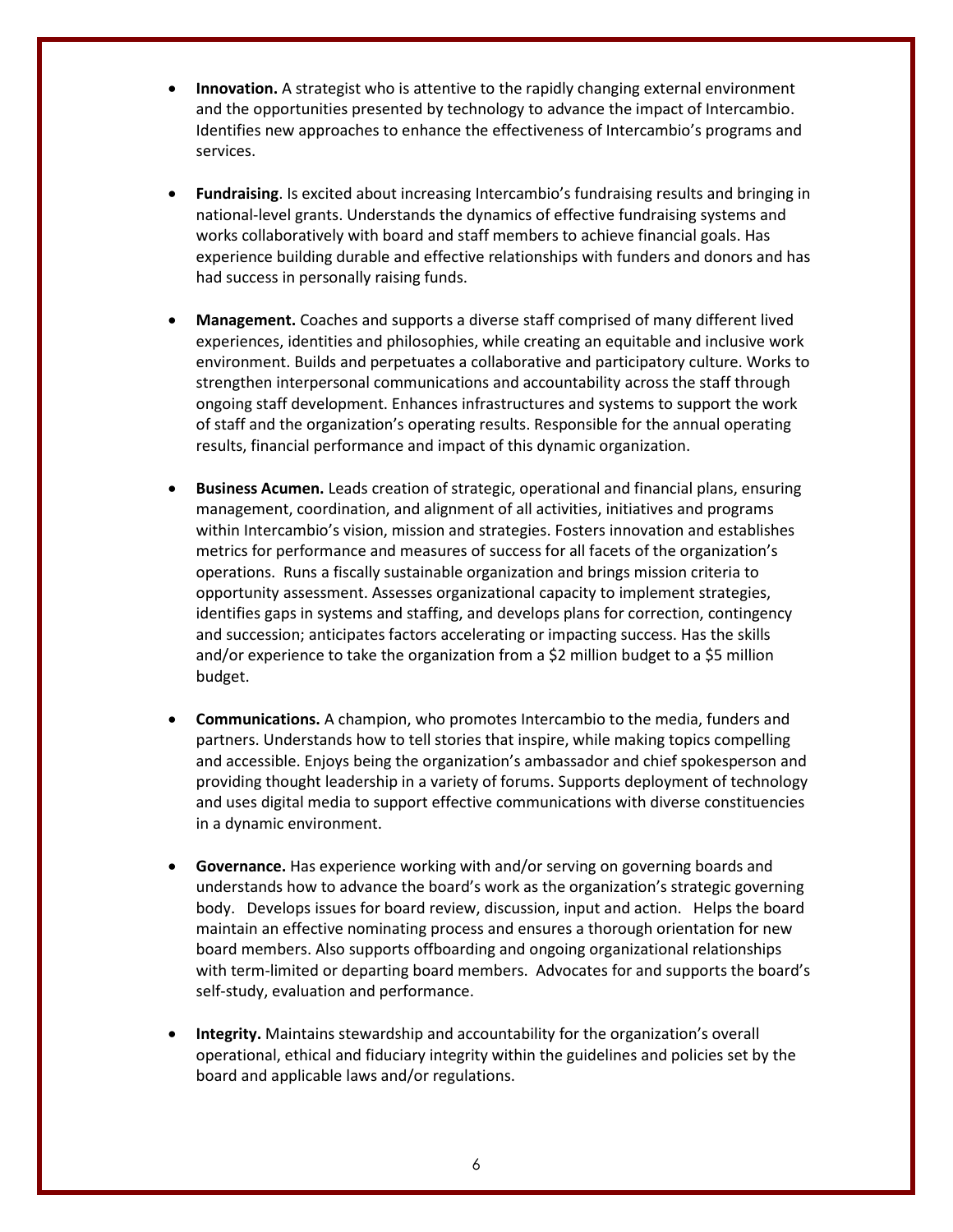#### **Qualifications**

Candidates should demonstrate a career path of progressive leadership and management experience in the nonprofit, corporate and/or government sectors. This leader has significant experience in growing the capacity and impact of an organization and may have prior personal or professional experience fostering cross-cultural connections, building national partnerships and/or applying technology to advance educational outcomes.



This individual champions equity, authentic collaboration and has experience building durable relationships with external constituencies and internal teams inclusive of many different perspectives and lived experience. This person wants to establish and maintain effective and collaborative relationships with current funders, potential donors and other key leaders in business, government and

community-based organizations in Boulder County and nationally. An ability and desire to raise private contributions is necessary, as well as a successful track record in revenue diversification.

This results and growth-oriented manager builds consensus internally with board and staff to drive a shared vision for achieving the organization's strategic priorities. This executive has experience mentoring growing teams and creating structures and systems that can transform an organization from a grassroots nonprofit to a mature, national organization that is a leader in its field.

This champion will be a compelling and credible advocate *for cross-cultural connections* in written and oral media, both one-on-one and in group settings.

Candidates should demonstrate the ability to operate effectively and collaboratively within nonprofit governing environments.

Intercambio is committed to creating a diverse and equitable work environment and strongly encourages you to apply if you have lived immigrant experience, are part of the BIPOC (Black, Indigenous, and people of color) and/or LGBTQIA community, are differently-abled, a veteran, or are of diverse nationality or religion

To apply, please submit a current resume and letter of introduction, as soon as possible, to Kittleman & Associates, LLC at <https://bit.ly/3FH54mv> (click on the Apply button at the bottom of the page).

## **Compensation and Benefits**

The salary range for this position is between \$135,000 and \$150,000 and will be commensurable with experience. Intercambio is proud to offer a robust benefits program to all employees as part of a comprehensive compensation package. Benefits include: Health Insurance (medical, dental and vision), Paid Time Off, life insurance and Simple IRA 401k (After one-year of employment employees are eligible for a 3% match).